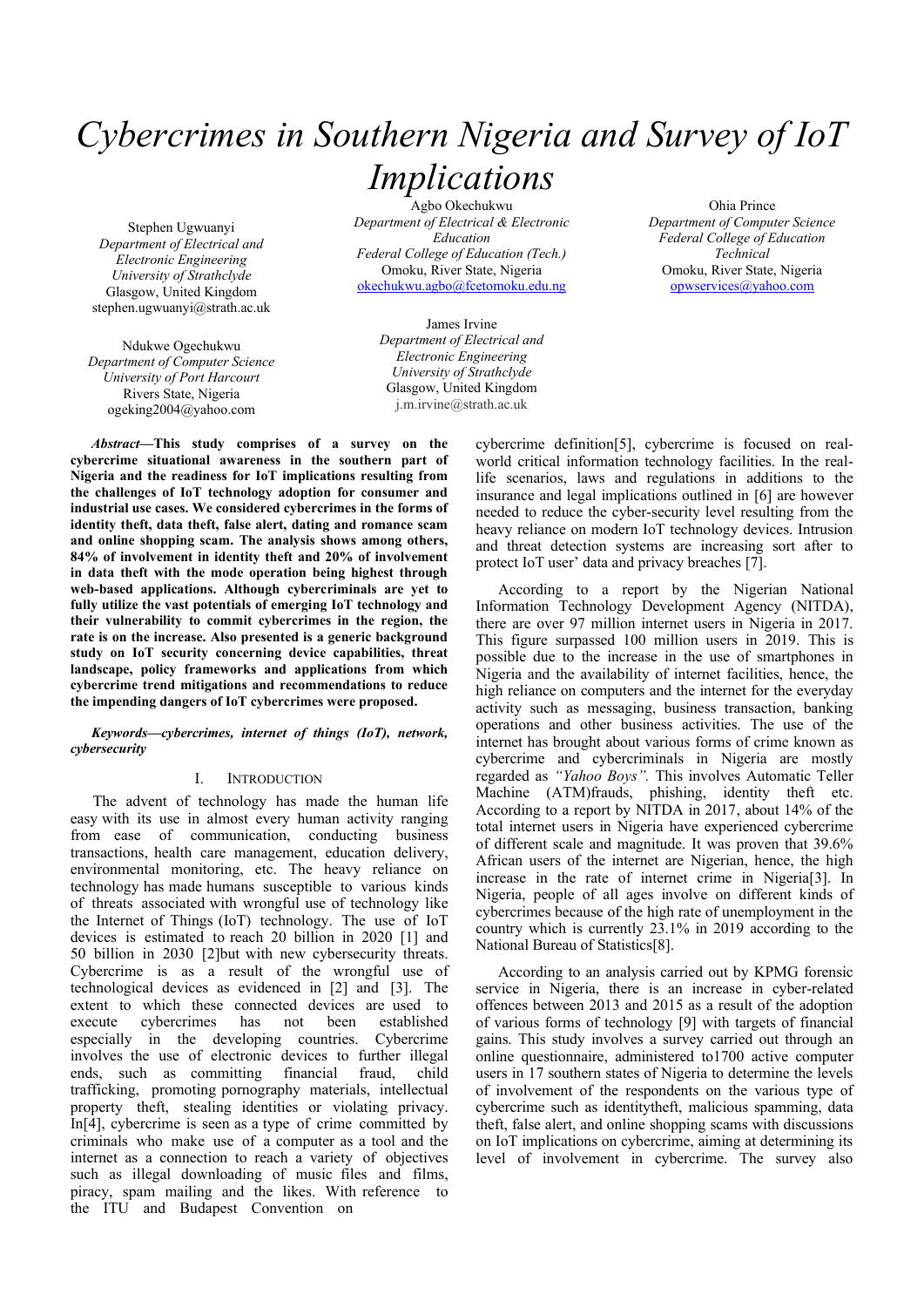examines the mode of operations through which these crimes are committed.

## II. RELATED LITERATURE

*Today, tasks and events globally are connected through information systems and communication networks, enabling among others, critical activities such as financial <i>, research[11].However, as the knowledge in these areas deepens, criminal activities become imminent as against its original operational principles[12]. Transmitting these criminal activities using information and communication technology devices has consistently been on the rise and has resulted in the hike of the cost of maintaining the global communication infrastructure [11]. Some of the techniques implemented by researchers to tackle these menaces need constant update due to the dynamic nature of cyber-attacks. Cybercrime comes in different forms and is generally difficult to categorize [10]. Some of the solutions include;[13] the use of encryption techniques and development of Radio Frequency Identifier (RFID) to provide authentication and integrity for the communication between RFID tags.*

In [11], a design thinking approach to cybersecurity awareness among youth was conducted in Malaysia with IoT, cyber-attack, password, privacy and safer society identified as the key terms in cybersecurity investigations. The findings, however, showed that IoT devices aided cyberattacks, but the experiences varied across organizations. As new consumer IoT devices continue to emerge, some are left unsupervised and referred to as "*Cyber Debris"* in [12]. The inability to properly manage the devices also constitutes a cyber vulnerability. Practical testing of IoT solution is the optimal approach to identifying vulnerability surfaces as seen in the Wi-Fi experimentation in a city in Denmark [13]. A global approach to tackling cybercrime has been proposed since it does not respect national boundary [14]. The study profiled the developing countries to be more vulnerable and recommended global strategic collaborative effort for sustainable cyberspace.

*To understand the concept of cybersecurity in the Nigerian context and its impact on the national development, we made the following observations; that the evidence exists on the direct effect of cybercrime on foreign investment and national development. It also creates trust issues and damages national credibility[15].Data security and digital privacy protection are identified as a key driver in the NCC 2020 -2024 strategic plan with regulatory frameworks intended outcome of reducing the incidence of cybersecurity and data breaches [16].* 

#### III. METHODOLOGY

A survey design was adopted for the study. The researchers considered this design appropriate for this study since it intended to collect data from the population of people who operate online/internet-based transactions in the southernregion in Nigeria. One thousand (1700) people who do online transactions were randomly selected from the six (6) states of the south-south region of Nigeria consisting of one hundred (100) respondents. The instrument for data collection was a structured questionnaire titled "*Survey of Internet of Things(IoT) Implication on Cybercrime*(SIOTIC)''. Qualtrics statistical tool was used to

administer the survey and the results analyzed using classic report feature. The research focused on addressing three key research questions: What are the types of IoT cybercrimes?;How frequently are the different IoT cybercrime committed?;and How are such cybercrimes evolving with time among different groups?. We adopted this research method because it provides a detailed opinion about IoT and its security implications.



*Figure 1. Societal and Technological IoT Solution Model[17]*

The framework above depicts the required multi-facets fights against cybercrime which is expected in our society. With the emergence of technologies such as IoT into basic activities of man, it becomes paramount that technology may have to interface with law, ethics and attitude awareness to check online security.

## IV. GOVERNMENT POLICIES ON CYBERCRIME

On the 15th May 2015, the Nigerian Government enacted the cybercrime bill into law, summarized in [15], which allows for Prohibition, Prevention, Detection, Prosecution and Punishment (PPDPP) of Cyber related offences in Nigeria. The 2015 cybercrime act is the first of such in Nigeria that deals with cybersecurity. One of the objectives of the 2015 cybercrime act is to promote cybersecurity and protect computer systems and network electronic communications, data and computer programs, intellectual property and privacy rights.

The 2015 Nigeria cybercrime act prescribes a jail term of up to 5 years and a fine of up to 10 million Naira for internet fraudsters that perpetuate their act by sending electronic mails with the purpose of defrauding an individual, government or organization[18].It also identifies identity theft and gives a punishment of 7 million or a 3-year jail term or both. Identity theft is when a fraudster pretends to be someone else on the internet for financial gain or to cause other damages.

The Nigerian Economic and Financial Crimes Commission(EFCC) was enacted in 2002 and started full operation in 2003 with the sole aim to investigate and prosecute all financial criminal cases which includes cybercrime. The following are some of the internet related offences and crimes in Nigeria.

#### *A. Credit Card or ATM Fraud*

This is the process of stealing credit/debit card information by hackers when the user enters credit/debit card information when performing an online transaction on a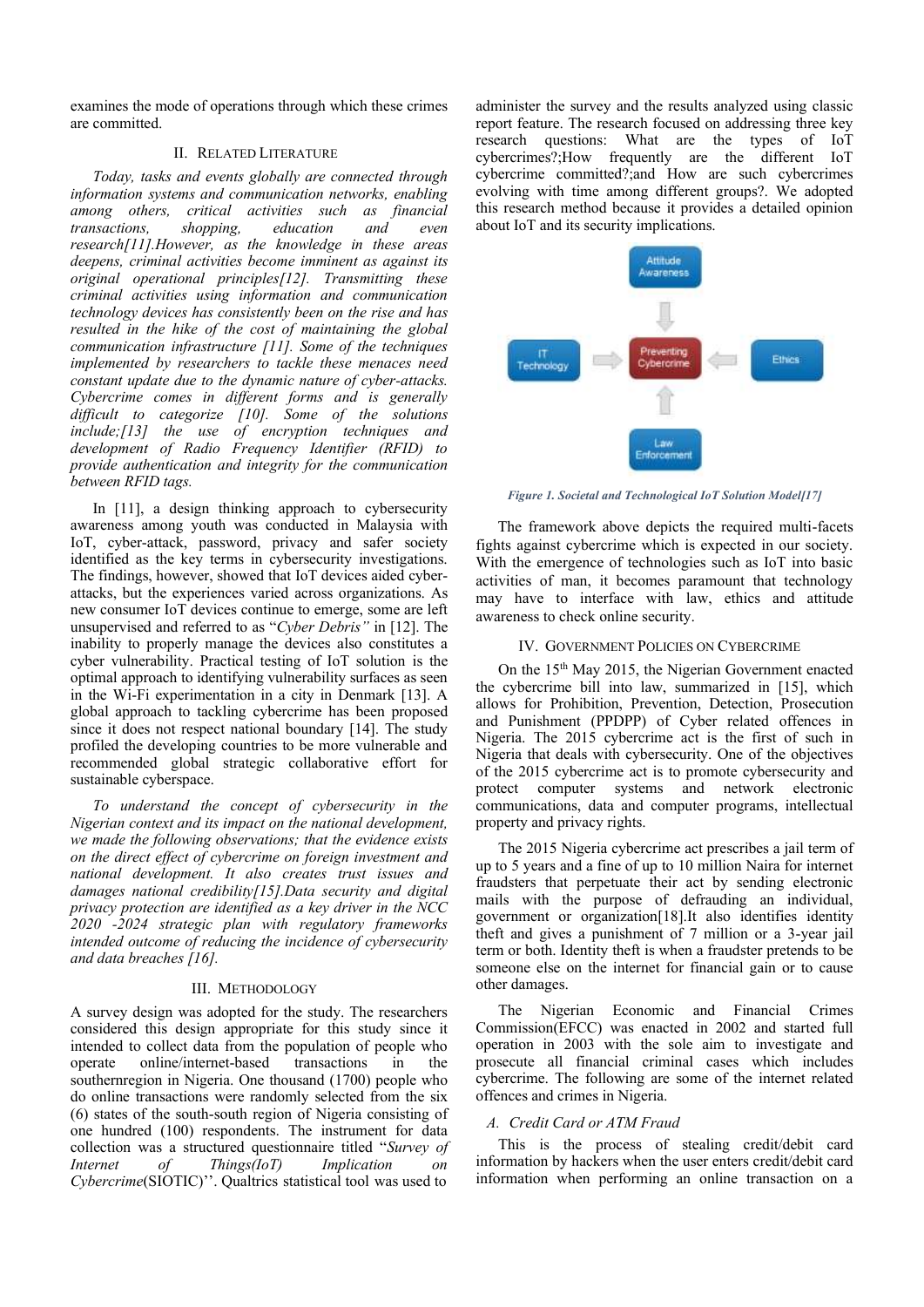webpage. Another form of the electronic card fraud is the fake and unauthorized messages sent by Fraudsters requesting for an update of the Bank Verification Number (BVN). In such cases, personal information and debit card information are collected from the victims and in some cases phishing sites are sent to the victims. According to a report by the Central Bank of Nigeria (CBN), commercial banks in Nigeria have lost about 199billion Naira to e-fraud alone between 2000 and 2014.

## *B. Advance Fee Fraud*

In Nigeria, fraudulent activities are popular with the use of technology and the internet. The proliferation of scams associated with IoT in Nigeria may be difficult to compare to other countries. In Nigeria, cybercrime involves the use of spam to unleash various dubious gimmick propositions like sending an e-mail to various people asking them to transfer a sum of money to an account for non-existing products and services. In another dimension, cybercrime victims are promised a percentage of a huge sum of money for thirdparty activities. After the money has been transferred, they never hear from the person again. The Advance Fee Fraud and other Related Offences Act, Criminal Code Act, The Financial Crimes Commission Act and Money Laundering Prohibition Act of 2016 are the regulatory frameworks available to combat fraudulent activities known as "419" in Nigeria[41]. Given the available frameworks, the prevalence of internet scams in Nigeria is however due to lack of enforcement.

## *C. Phishing Attacks*

A phishing attack involves cloning of a webpage such as social media pages, e-commerce store and bank websites to collect sensitive personal information such as smart card information, username and password etc. Due to the increase in the use of mobile phones and banking application in Nigeria e-fraudsters deploy many fake applications which are used to fetch and extract user's personal information. Palo Alto networks indicated that Nigerian phishers used a trojanspy called Key base to lodge an attack with the major industrial companies as targets. According to an estimate by the Federal Bureau of Investigation (FBI), the damages done by Nigerians through phishing activities from 2013 to 2016 exceeds US\$3 billion with an estimate of 22,143 companies across 79 countries[19].

#### *D. Online Sale Fraud*

This is a type of cybercrime that involves the sale of products that do not exist. The problem with online shopping is that users sometimes cannot differentiate between a genuine e-commerce site and fake websites. The various forms of social media scams include; the beneficiary of a will scam, charity funds, cyber-stalking, blackmailing scam, and social hijacking[20]. An account number is displayed sometimes on the advertisement and users are asked to pay for the product to be delivered. This scam is possible because people are asked to make full or part payment before the item is delivered.

#### V. IOT AND SECURITYEVOLUTION

The internet has evolved from interlinked hypertext into a network of people, applications and devices. The total number of devices currently connected to the internet has increased from millions to billions with an estimate of six billion devices connected to the internet<sup>[21]</sup>. As a result of too many devices connected to the internet, there is a need for adequate security in every section of the communication infrastructure. The IoT application evolved to the internet of people, regarded as social networking. The internet of people gave birth to the IoT[21].IoT is a network of connected devices through the internet which receives and sends data. The internet connects servers; the IoT network connects devices which are made smart by sensors - from thermostats, light bulbs, fridges to container ships and beyond. As seen in figure 1[22], the security evolution of IoT has been linear



*Figure 2. Security evolution of IoT* 

over since 2012. Trust, identity and social sides of IoT security remain relatively lower than other bold security approaches.

## VI. APPLICATIONS OF IOT TECHNOLOGIES

The Internet of Things has various applications ranging from, home automation, smart banking, education and training services, advancing manufacturing, transportation and agriculture to e-government. They all present a different set of challenges, some of which are presented in [23].Data security and privacy remain critical requirements as discussed in the following IoT use cases:



*Figure 3. IoT Applications and Use cases*

#### *A. Home Automation/Intelligent Building*

IoT devices are used to build a smart home which comprises of a smart lighting system, security, heating and air-conditioning system controlled by an application. An example of such application is the Amazon Echo and Google home smart speakers, which are mostly based on Wireless Sensor Networks [24]. Their use, however, is accompanied by huge privacy and security vulnerabilities. According to [25], the hardware, software and the network analysis of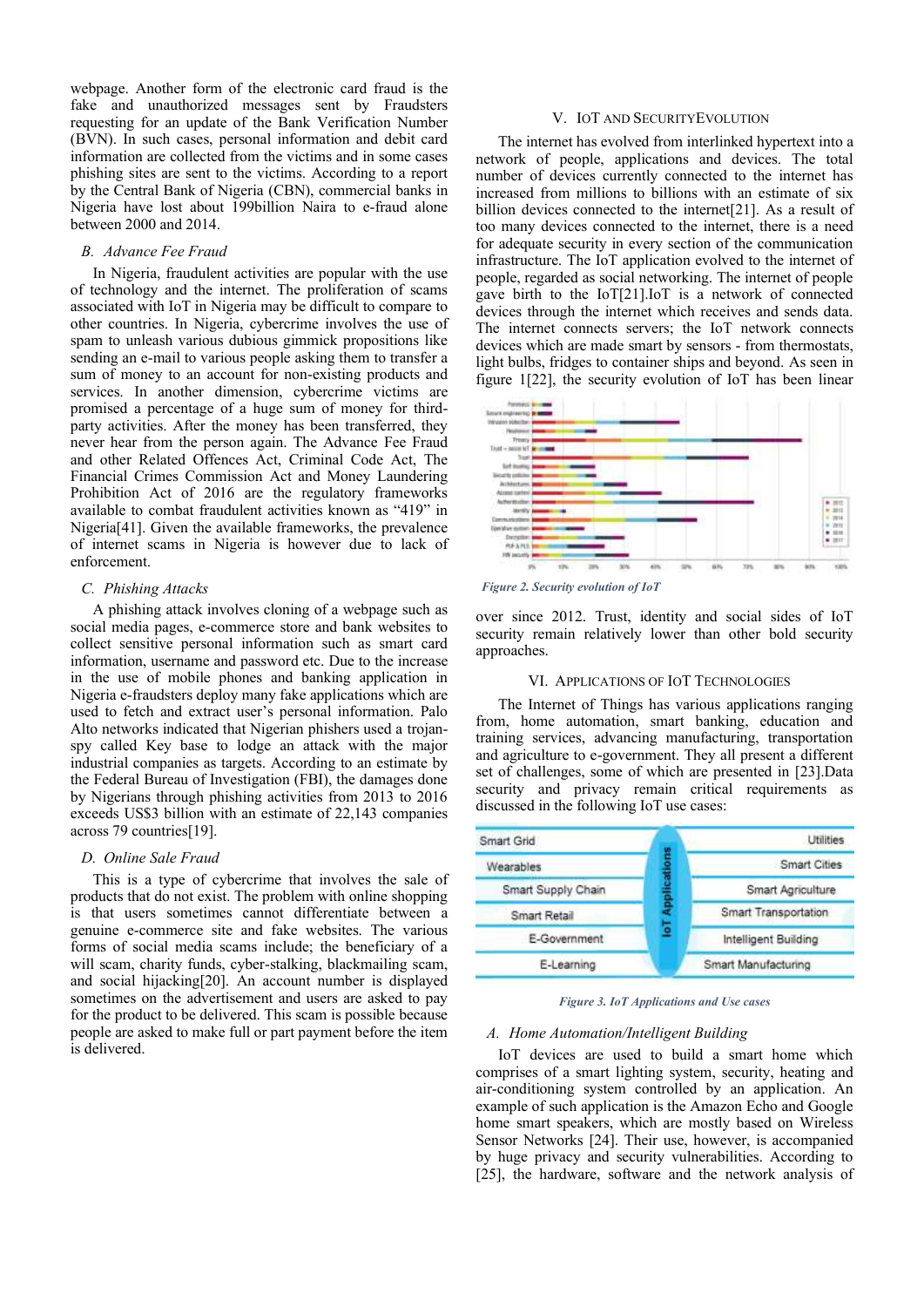home and industrial IoT solutions revealed that they are prone to different attacks types as a result of IoT adoption. Solutions such as multipath and split channel Onion IoT gateway proposed in [26]are used to filter connections at the gateway level. The choice of cybersecurity solutions like multiple authentication and encryption system lies in a compromise between cost and performance due to factors such as increased data overhead.

## *B. Smart Banking*

IoT technology is also transforming how banking and financial services are conducted. IoT devices and applications are increasingly used to facilitate banking activities. In [27], the general view of adopting IoT in the banking sector focuses on transforming the IoT data into profitable financial gains. The data is acquired through IoT banking devices and analyzed through integrated analytics platforms. The customer data can be used to offer solutions and advice that can help the customer in making a secure and sound financial decision[28]. The layers of IoT framework must have unique security features. The data generation layer ranges from smartphone to token generators for initiating and validating banking transactions. The connectivity level ensures that the data gets to the banking server. Using public or private connectivity technology presents different cyber risks. The security of the data processing and the user interface layer depends on the tools and technologies established by the bank IT employees. The banking infrastructure, management, third-party service providers, employees and customers are different cyber-levels that also require adequate security mechanisms.

# *C. Transportation*

The application of IoT in the transportation sector is driving services such assmart traffic control, smart parking, fleet management, vehicle control, etc. Some of the benefits are improved revenue, public safety, service on demand, and resource optimization like fuel consumption feedback and traffic route recommendation. With these new efficient and economic offerings, safety, security and privacy are the cybersecurity challenges associated with such smart city solution[29]. For instance, a smart packing system when compromised becomes underutilized and leads to economic wastages. Similarly, when a critical traffic control or fleets monitoring systems are compromised, the result is catastrophic and must be detected and mitigated using the alert scheme as proposed in [30].

# *D. Health Care*

Smart health care is an application of IoT in the health care management system. It involves data collection and analysis for research and treatment purposes. IoT technology connects patients, medical professionals and healthcare resources intelligently. The condition of patients with medical devices such as heart rate monitors can be remotely diagnosed accurately and timely. With these capabilities, the pressure on the medical facilities use can be reduced through early diagnosis and detection of illnesses. We recommend the widespread use of this technology, especially in developing countries if the data security and privacy challenges of adopting IoT in the healthcare sector as recommended in [31]are addressed.

## VII. IMPLICATIONS OF IOT ON CYBERCRIMES

IoT is the perfect recipe for cybercrime as it presents an opportunity for cybercrimes to be committed and the implications of its use have been understated. IoT as new and emerging technology requires stakeholders to pay more attention to security issues to drive market competitiveness. This has not been the norm and as a result, IoT devices are manufactured with security vulnerabilities, paving way for cybercrimes to be committed as new devices are introduced [32].As highlighted by Amy Webb of Future Today Institute that "Technology can be like junk food. We will consume it, even when we know it's bad for us" [33].The implications of the use of IoT devices is the vulnerability of data and privacy. IoT devices pose a high level of vulnerabilities, whichare present in IoT devices due to:

# *A. Poor Authentication*

IoT manufacturers play a critical role in establishing the security features of IoT devices and their focus should include both ease of use and security. A return on the investment trade-off makes most IoT devices lack the proper authentication and other security features. Some IoT devices use the default security credential which is the same for similar or the same products. This makes it easy for an attacker to gain access to such a device. As IoT scales, lightweight authentication techniques using private and public keying infrastructure are needed to resolve these issues[34].

# *B. Unencrypted Messages Between IoT Devices*

When the messages exchanged between two IoT devices are obscured from cybercriminals, confidentiality is guaranteed. The confidentiality of a network can be evaluated using either plaintext, encoded, or encrypted data types exchanged between devices or devices and servers[32]. Due to the ease of use of many IoT devices, the communication between these devices appears to be unencrypted, making it possible for a man-in-the-middle, side-channel and other data-driven attacks to take place. When a request is routed over the internet, it passes through various networked devices which are manned by different people and organizations. When these devices transmit the data as plain text (unencrypted) then it is possible for software on any of the devices to read such data [35].The threats also come from known operational inefficiencies like the inability to restrict access from a non-secure network, data mobility which leaves sensitive information in the attacker's domain, etc. In [36], a wireless radio network was vulnerable to a DDoS attack due to unencrypted data at the radio link level. Encrypted data does not mean absolute security. For instance, encrypted data tags available to an attacker can be used to obtain other information such as the number of people in a building [37].

## *C. Lack of Authentication*

Enough validation of software, hardware and log activities ensures the authenticity and confidentiality of a network. Strong authentication pairs ensure secure access to the IoT network and prevent attacks like Distributed Denial of Service (DDoS) and replay attacks. If network access control and updates are not properly authenticated to know if the data is from a trusted source, then malicious programs can be installed in the guise of a genuine update. Usually, the firmware update will equip IoT devices with an upgrade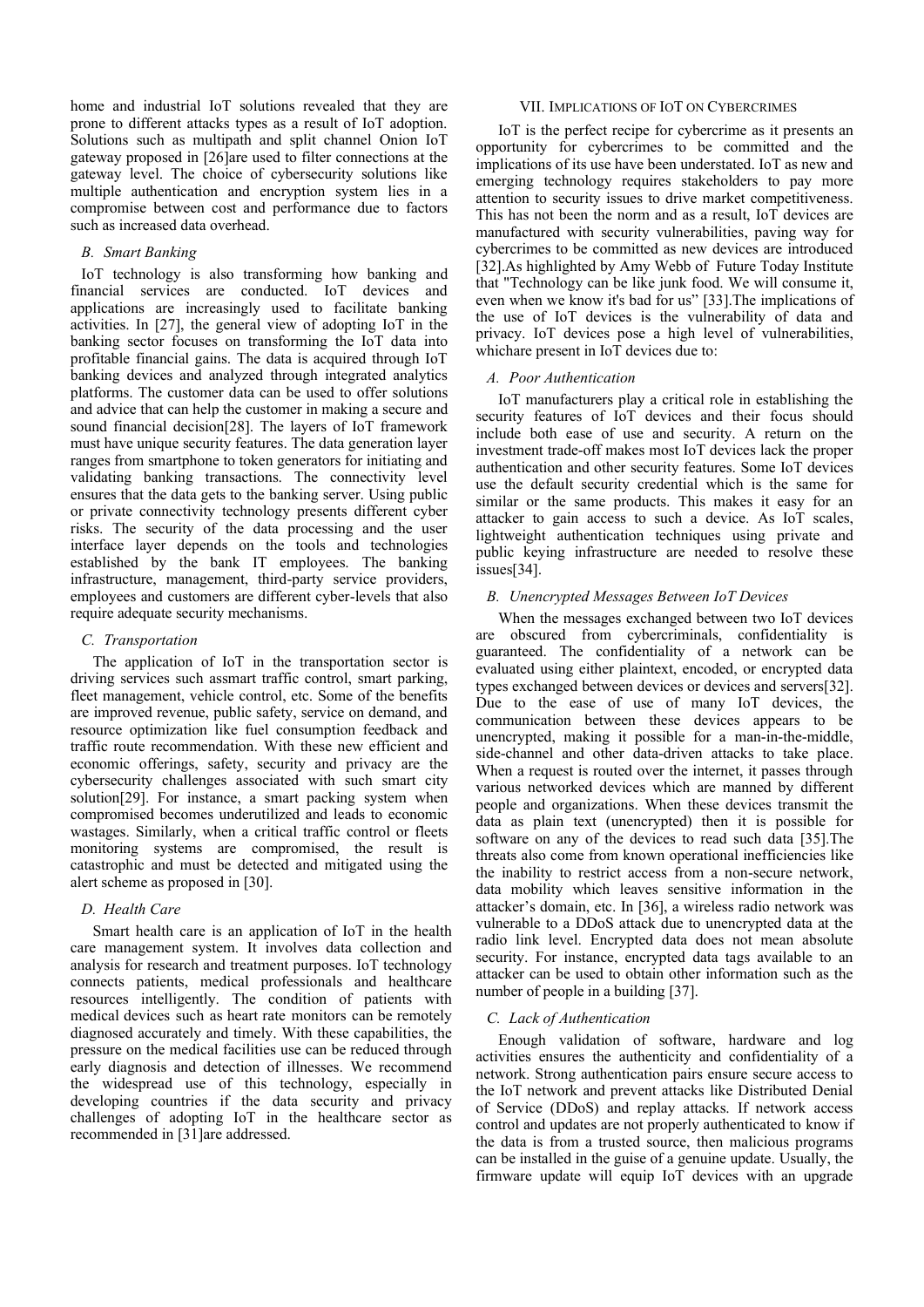which will enable them to perform improved operational instructions without a corresponding upgrade in the hardware. The updated firmware will be able to bring new experiences in various functions of the devices such as security. IoT devices can take care of some of its security challenges if authentications of update of firmware are periodically made to ensure new security features in place [35]. This is common in edge computing level and in a training machine learning algorithm, where fake dataset or nodes are introduced early to deviate the system from learning valid model [37].

Future research in authentication should be focused on Android devices because wearable is on the increase. The combination of intrusion detection and authentication scheme; group authentication and key agreement; and electrocardiogram-based authentication with privacy preservation are the future research direction recommended for smart mobile devices in [38].

## VIII.SECURITY THREATS AND ATTACKS IN IOT NETWORK

The security of IoT network is vulnerable to various attacks, this is since most IoT devices are installed in public places e.g. IP camera can be subject to cloning, replacement and other physical attacks. Most of these attacks can be categorized based on the structure of the IoT. The attacks and threat to IoT can be divided into four[39].

## *A. Physical Layer Attack*

This is the most important part of the IoT network that must be protected from all forms of attacks. IoT devices are mostly made of various remotely interconnected nodes. In the physical layer attack, when the attacker exploits a vulnerable node to extract security information, the result is catastrophic and can lead to a total failure of the network. All forms of physical security are associated with IoT users. An overload attack is a type of physical layer attack on an IoT. This attack is used to decrease the strength of an IoT network. One of the ways to provide a solution to the attacks at this layer is by fixing strong physical layer security. Physical Unclonable Function (PUF) is physical layer security that provides IoT devices with fingerprint identification[22].

#### *B. Perceptual Layer Attack*

A perception layer is an attack on the various nodes responsible for the collection of data from the external world. These nodes are sensors and example are RFID and wireless sensor network. These attacks are possible since little or no security exists on the sensors hereby, they are prone to attacks. The solution to this kind of attack is to provide a means of authentication for each node or to allow for a node to node authentication, which is possible only if nodes becomes powerful to support parallel processing.

#### *C. Network Layer Attack*

The main security threat in the network layer consists of routing attacks such as malicious behaviour against right path topology and forwarding data, Distributed Denial of Service (DDoS) attacks, cyber-attacks across a heterogeneous network, asynchronous attacks, collusion attacks and the man-in-the-middle attacks[39]. Another type of attack is when a malicious node tries to drain network resources. Other attacks include node impersonation attack and it happens when a malicious node tries to gain access to a network in the guise of a genuine node. Spoofing attack;

this type of attack occurs when an attacker tries to gain access to a device by pretending to be someone else. Replay Attacks; the attacker captures network data and replays it on the network to slow down the network operation. These types of attacks can be stopped by restricting traffic on each network node.

## *D. Support Layer Attack*

The attacks on this layer include Denial of Service (DOS) attack, sessionattack and Denial of Access (DOA) attacks. The support layer attacks can be stopped by using security tools to detect malicious codes, such security tool can be an antivirus.The support layer performs two major roles;To confirm that information is sent by an authenticated user and protected from threats andto send information to the network layer through wireless or wired technology [29]. The verification of the user and the information can be done in various ways, likethe method of authentication which is implemented by using secret keys and passwords.

## *E. Application Layer Attack*

The application layer is responsible for handling user data, management processes, control, visualization, etc. An attack on the application layer targets the user confidential information by compromising specific web service applications. Cybercriminals use complex DDoS like HTTP floods, and brute force attack to steal, destroy or modify the user data. The major concern for application-level security is the issue of data sharing. Other factors include passwords and key agreement. The attacker is likely to destroy privacy in the application layer by a known vulnerability.

## IX. CYBERCRIMES TRENDS IN IOT

IoT development comes with different sensing and control capabilities applicable to industrial and consumer solutions. It has been estimated by Cisco that IoT connection will reach 50 billion in 2020. This is a serious concern due to the security and vulnerability issues in IoT as most businesses and organization are relying heavily on smart devices. Any approach to IoT security must include availability, integrity and confidentiality if the following cybercrimes are to be mitigated.

#### *A. Fraud*

Due to the lack of control of infrastructure in most IoT devices, low-level infrastructure can be used to cause serious damage. An example is the first fraud of IoT that happened when a network of ATM used by the banks was attacked by fraudsters through the use of web-based control. And in most cases, it takes just one compromised node for fraudsters to gain access into an entire system. According to a report by Forrester, hackers are now targeting IoT devices for financial gain, it is no longer for social or political reason. This is because of any sensitive business data which is held by most IoT devices, for example, a smartwatch and phone can contain some user sensitive data such as; name, address, health information and debit/credit card information.

## *B. Data Theft*

Between 2017 and 2018[40], a trojan VPN filter and other malware types were found to be used in extracting sensitive information such as username and password and extracting other important data from IoT users. With the adoption of IoT devices by the public, the issue of privacy of data is a thing of concern. Most IoT such as smartwatch and entertainment smart devices store user data and such data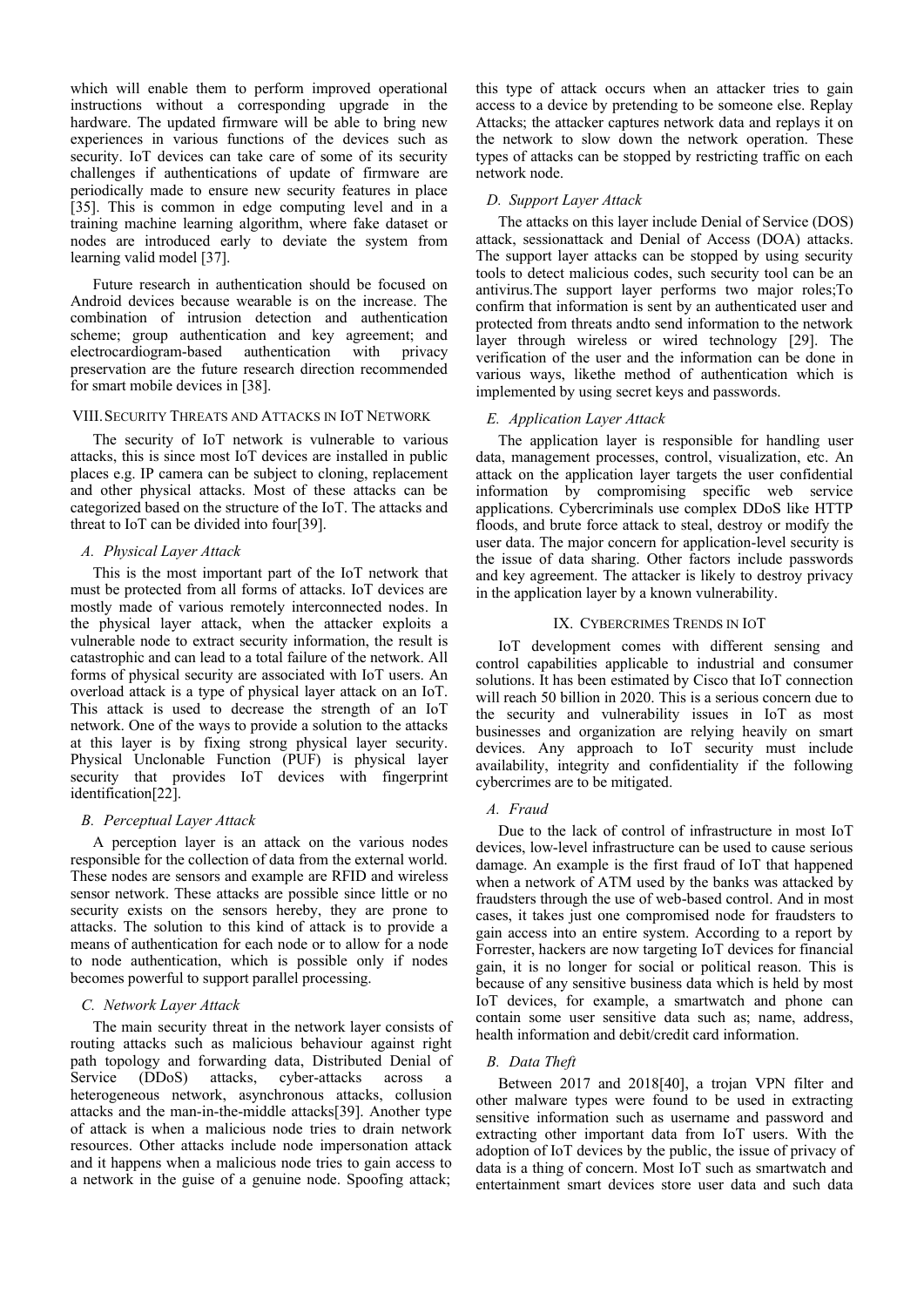give detailed information about an individual.Cybercriminals upon obtaining these data, use them to usurp the personality of the original data owners. Sometimes, the data is stolen and sold or directly used to enable them to act or operate in the capacity of the victims.

## *C. Malicious Spamming*

IoT devices are now used by hackers as tools to cause attacks. An example was the use of over 100,000 devices which includes smart devices, routers and other devices that were manipulated by hackers into sending out more than 750,000 malicious emails.In a case where those smart devices are infected with a trojan, they will continue sending malicious messages except they are taken offline in some cases a security update from the manufacturer can stop the trojan.

#### *D. Identity Theft*

With IoT devices, cyber-criminals can gain access to personal information of victims such as bank account details, credit and debit card information through theft and tampering and are used for both cash and internet transaction in the victim's name. This is because IoT devices make current data readily available and store historical user data [7]. Due to the security vulnerability of IoT devices, hackers can easily access such information in the form of hijacking.

#### X. RESULTS AND ANALYSIS OF THE SURVEY

Based on the responses, the analysis of the results in **Error! Reference source not found.** reveals among others an 84% high involvement in identity theft and 20% lower in data theft in southern Nigeria. Figure 4 shows the different percentages of involvements in various cybercrime identifies in southern Nigeria. The survey results provide an overview of cybercrime in southern Nigeria and how frequently specific IoT devices have been used to commit cybercrimes. The implication of these findings is to enable faster design



*Figure 4. Percentages of involvements in cybercrime*

and adoption of the best security architecture that will ensure confidentiality, integrity and availability of IoT services. It will also serve as the guide for creating a cybercrime awareness campaign and making necessary recommendations for IoT use and regulations.The data generated during the study was used in determining the percentage of modes of operation of cyber-related crimes in Southern Nigeria as shown in Table 1.

The types of cybercrime spread across the different modes of IoT operation. Web-based applications are the most common means of cybercrimesin southern Nigeria with 1.6% higher than social networking. While others like text messagingand mobile applications were lower, they are still as important as other aspects of IoT ecosystemnot captured in this study.

*Table 1. Percentage of Mode of Operations*

| <b>Mode of Operation</b> | <b>Percentage of Operations</b> |
|--------------------------|---------------------------------|
| Web-based Application    | 34.6%                           |
| Social Networking        | 33%                             |
| <b>Text Messages</b>     | 7.3%                            |
| Mobile Application       | 10%                             |
| E-mail                   | $15.1\%$                        |

#### XI. FUTURE DIRECTIONS

The IoT technology is a promising area of research which has been widely embraced across many fields. With the actual deployment figures very close to most of the growth forecasts, the security and privacy requirements and cybercrimes related to the use of this technology cannot be over emphasized. The emergence of this technology in virtually every area of human endeavours makes its security consciousness of interest to any concerned researcher and indeed the teaming users. The advances in IoT research in the future will take on the security direction. From the standardization of IoT product security approach down to the cybercrimes; the focus of this paper. The researchers project IoT to be enabling intelligent decision making if security is addressed at every layer of the architecture, including their role in the realms of cybercrimes.

#### XII. CONCLUSION/RECOMMENDATION

This study has revealed an increasing interest in IoT to advancing global interconnectedness. While IoT technology is available for consumer and industrial use for convenience and innovations, it has also become a tool for data breaches and a myriad of other cybercrimes. We reviewed IoT related service users in the southern part of Nigeria to gain an insight into how IoT devices are used to commit cybercrime. The focus was to understand the users' perception as it relates to cybercrimes in different locations. Although, the findings show that cybercriminals have not fully utilized the potentials of IoT devices and their vulnerabilities to attack and cause harm of great magnitude in this region. However, there are indications that IoT technology might be sought after by the hackers and cybercriminals in Nigeria.The following are put forward as recommendations from this study:

- Criminalize the Act of cybercrime: Although in Nigeria, all forms of internet-related offences are punishable according to the cybercrime Act of 2015. Cyber laws should be made available to the public and enforcement implemented.
- The co-operation of international communities: In the fight against cybercrimes, especially in southern Nigeria, the international community has an important role to play especially for crimes that require the extradition of criminals. This is because most cybercrimes have an international dimension. From the technology point of view, we recommend a global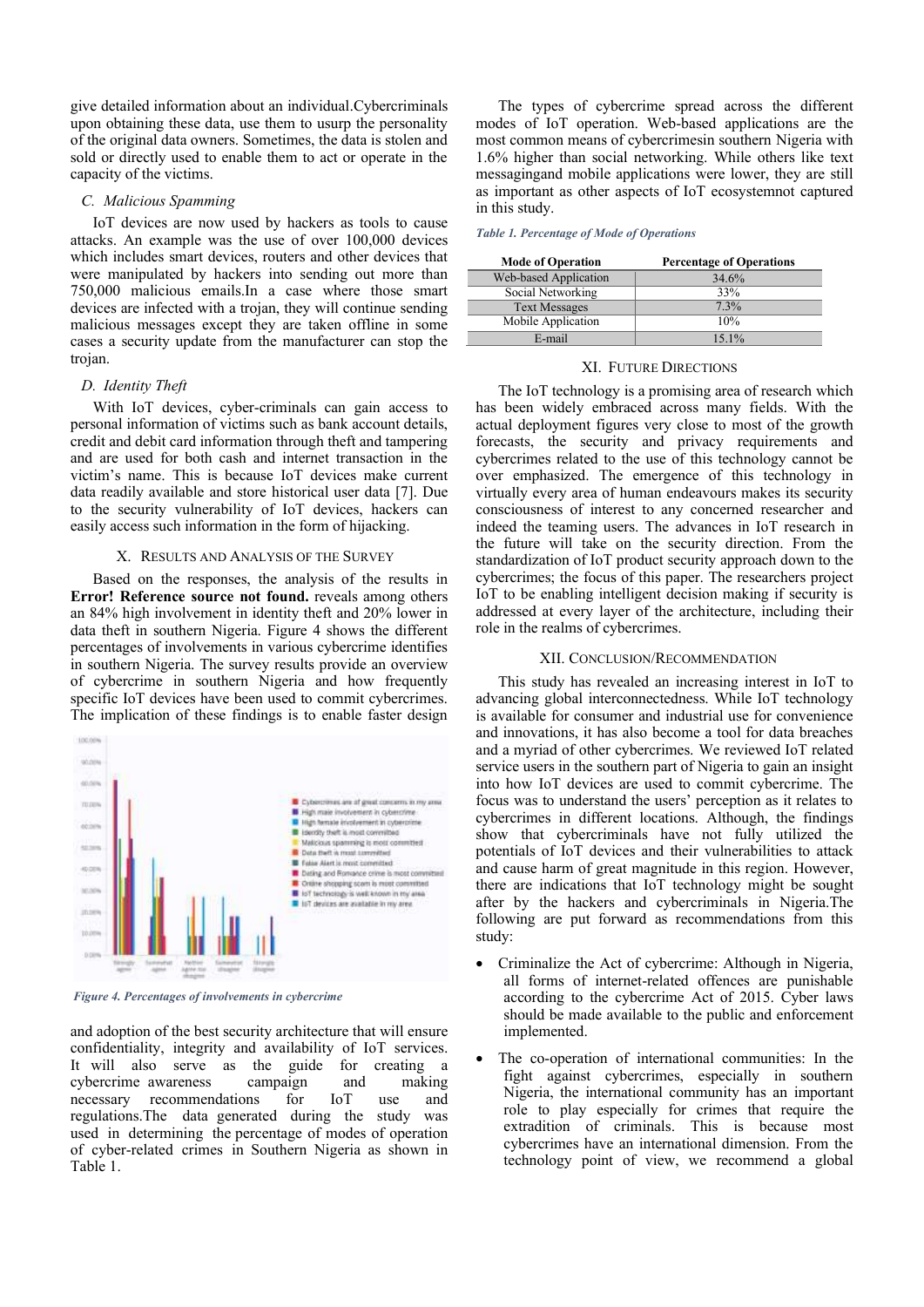approach to regulations and standardization since technology violates national boundaries.

- Research development / Specialized Training: Grants should be made available by the Federal Government of Nigeria specifically for interested researchers to embark on technological based research to curb the menace of cybercrimes and develop trust to resolve the present privacy issues
- Other recommendations: Education and sensitization of internet users in Nigeria on the danger of cybercrimes should be taken seriously, delegating more duties to Internet Service Providers (ISPs) such as the authority to report observed malicious communication, the introduction of cybersecurity module into Nigerian education curricula, and the setting up of a special antigraft agency especially for cybercrime should be considered and quickly implemented.

#### ACKNOWLEDGMENT

The authors would like to appreciate those who responded to the study questionnaire and the Nigerian Petroleum Technology Development Fund (PTDF) for funding this research under the award number PTDF/ED/PHD/USO/1092/17.

#### **REFERENCES**

- [1] N. Gershenfeld, R. Krikorian, and D. Cohen, "The Internet of things", Scientific America, vol. 291, no. 4, pp. 76-81, 2004.
- [2] S. Furnell, "Technology Use, Abuse, and Public Perceptions of Cybercrime," in The Palgrave Handbook of International Cybercrime and Cyberdeviance, Springer International Publishing, 2020, pp. 45–66.
- [3] A. Bijik Hassan, F. David Lass, and J. Makinde, "ARPN Journal of Science and Technology::Cybercrime in Nigeria: Causes, Effects and the Way Out," *ARPN J. Sci. Technol.*, vol. 2, no. 7, 2012.
- [4] O. Olusegun, "Impact of Immigration on Nigerian Economy," SSRN Electronic Journal, October, 2015.
- [5] B. Akhgar et al., "Consolidated taxonomy and research roadmap for cybercrime and cyberterrorism," in Advanced Sciences and Technologies for Security Applications, Springer, 2016, pp. 295– 321.
- [6] A. Tăbuşcă, S.-M. Tăbuşcă, and G. Garais, "IoT and EU Law E-Human Security," Valahian Journal of Economic Stududies, vol. 9, no. 23, pp. 25–32, Mar. 2019.
- [7] N. M. Karie, N. M. Sahri, and P. Haskell-Dowland, "IoT Threat Detection Advances, Challenges and Future Directions," in Proceedings - 2020 Workshop on Emerging Technologies for Security in IoT, ETSecIoT 2020, 2020, pp. 22–29.
- [8] Chris Ngige, "Nigeria's unemployment rate hits 33.5 per cent by 2020 – Minister | Premium Times Nigeria," May-2019. [Online], Available:https://www.premiumtimesng.com/news/topnews/328137-nigerias-unemployment-rate-hits-33-5-per-cent-by-2020-minister.html. [Accessed: 29-Jul-2020].
- [9] KPMG, "Building Cyber Security & Resilience in a Digital Africa,"May, 2017. [Online], Available: https://home.kpmg/content/dam/kpmg/zm/pdf/2017/07/Building %20Cyber%20Security%20&%20Resilience%20in%20a%20Dig ital%20Africa-%20FINAL.pdf.[Accessed: 20-Jul-2020]
- [10] R. Broadhurst, "Cybercrime in Australia," in The Palgrave Handbook of Australian and New Zealand Criminology, Crime and Justice, Springer International Publishing, 2017, pp. 221– 235.
- [11] M. Dorasamy, G. C. Joanis, L. W. Jiun, M. Jambulingam, R. Samsudin, and N. J. Cheng, "Cybersecurity issues among working youths in an iot environment: A design thinking process for solution," in International Conference on Research and Innovation in Information Systems, ICRIIS, 2019, vol. December-2019.
- [12] I. Mizukoshi and A. Nakanishi, "Subscription; Remedy for Cyber Debris!?,"*2019 IEEE Social Implications of Technology (SIT)*

*and Information Management (SITIM),* Matsuyama, Japan, 2019, pp. 1-6, doi: 10.1109/SITIM.2019.8910190.

- [13] L. S. Vestergaard, N. Kasenburg, and M. S. Jorgensen, "Implications of conducting internet of things experimentation in Urban environments," in Global IoT Summit, GIoTS 2019 - Proceedings, 2019.
- [14] A. Tabassum, M. S. Mustafa, and S. A. Al Maadeed, "The need for a global response against cybercrime: Qatar as a case study," in 6th International Symposium on Digital Forensic and Security, ISDFS 2018 - Proceeding, 2018, vol. 2018-January, pp. 1–6.
- [15] The Communicator, "A Summary Of The Legislation On Cybercrime in Nigeria," Dec-2018. [Online]. Available: https://www.ncc.gov.ng/thecommunicator/index.php?option=com \_content&view=article&id=899:a-summary-of-the-legislationon-cybercrime-in-nigeria&catid=23&Itemid=179. [Accessed: 25- Jul-2020].
- [16] NCC, "NCC Strategic Management Plan ASPIRE 2024," 2020. Available: https://ncc.gov.ng/accessible/documents/886-ncc-2020-2024 strategic-management-plan-aspire-2024/file. [Accessed: 25-Jul-2020].
- [17] M. M. Ali, "Determinants of preventing cyber crime: a survey research," *Int. J. Manag. Sci.*, vol. 2, no. 7, pp. 16–24, 2016.
- [18] ICT Policy Africa,"The Nigeria CyberCrimes (Prohibition, Prevention, etc) Act, 2015,". [Online], Available: https://ictpolicyafrica.org/en/document/h52z5b28pjr. [Accessed: 24-Jan-2020].
- [19] D. Gudkova, M. Vergelis, N. Demidova, and T. Shcherbakova, "Span and phishing in Q2 2016." Kaspersky Lab, August 2016.
- [20] A. Esan, B. A. Omodunbi, P. O. Odiase, O. M. Olaniyan, and A. O. Esan, "Cybercrimes in Nigeria: Analysis, Detection and Prevention.," FUOYE Journal of Engineering and Technology, vol. 1, no. 1, 2016.
- [21] Infosys, "Live enterprise." Annual report, 2018-19. [Online]. Available:https://www.infosys.com/investors/reportsfilings/annual-report/annual/Documents/infosys-AR-19.pdf. [Accessed: 24-Jan-2020].
- [22] R. Roman-Castro, J. Lopez, and S. Gritzalis, "Evolution and Trends in IoT Security," Computer (Long. Beach. Calif)., vol. 51, no. 7, pp. 16–25, Jul. 2018.
- [23] S. Thiruchadai Pandeeswari, S. Padmavathi, and N. Hemamalini, "Engineering Full Stack IoT Systems with Distributed Processing Architecture—Software Engineering Challenges, Architectures and Tools," Intelligent Systems Reference Library, vol. 185, Springer, Cham, 2020, pp. 71–87.
- [24] C. S. Abella et al., "Autonomous Energy-Efficient Wireless Sensor Network Platform for Home/Office Automation," IEEE Sensor Journal, vol. 19, no. 9, pp. 3501–3512, May 2019.
- [25] J. Wurm, K. Hoang, O. Arias, A.-R. Sadeghi, and Y. Jin, "Security analysis on consumer and industrial IoT devices," 2016 21st Asia South Pacific Des. Autom. Conf., pp. 519–524, 2016.
- [26] L. Yang, C. Seasholtz, B. Luo, and F. Li, "Hide your hackable smart home from remote attacks: The multipath onion IoT gateways," in Lecture Notes in Computer Science (including subseries Lecture Notes in Artificial Intelligence and Lecture Notes in Bioinformatics), 2018, vol. 11098 LNCS, pp. 575–594.
- [27] R. S. Lande, S. A. Meshram, and P. P. Deshmukh, "Smart banking using IoT," Proceedings of the 2018 3rd IEEE International Conference on Research in Intelligent and Computing in Engineering, RICE, pp 1-4, January 2018.
- [28] V. Dineshreddy and G. R. Gangadharan, "Towards an Internet of Things framework for financial services sector," in 2016 3rd International Conference on Recent Advances in Information Technology, RAIT 2016, 2016, pp. 177–181.
- [29] A. S. Elmaghraby and M. M. Losavio, "Cyber security challenges in smart cities: Safety, security and privacy," Journal of Advanced research, vol. 5, no. 4, pp. 491–497, 2014.
- [30] W. Li, H. Song, and F. Zeng, "Policy-Based Secure and Trustworthy Sensing for Internet of Things in Smart Cities," IEEE Internet Things J., vol. 5, no. 2, pp. 716–723, Apr. 2018.
- [31] F. Nasri and A. Mtibaa, "Smart Mobile Healthcare System based on WBSN and 5G," International Journal of Advanced Computing Science and Applications, vol. 8, no. 10, 2017.
- [32] F. Loi, A. Sivanathan, H. H. Gharakheili, A. Radford, and V. Sivaraman, "Systematically Evaluating Security and Privacy for Consumer IoT Devices," 2017.
- [33] Alisdair Faulkner, "Evolution of fraud in the IoT era ," 22-Aug-2018.[Online],Available:https://www.techradar.com/sg/news/evo